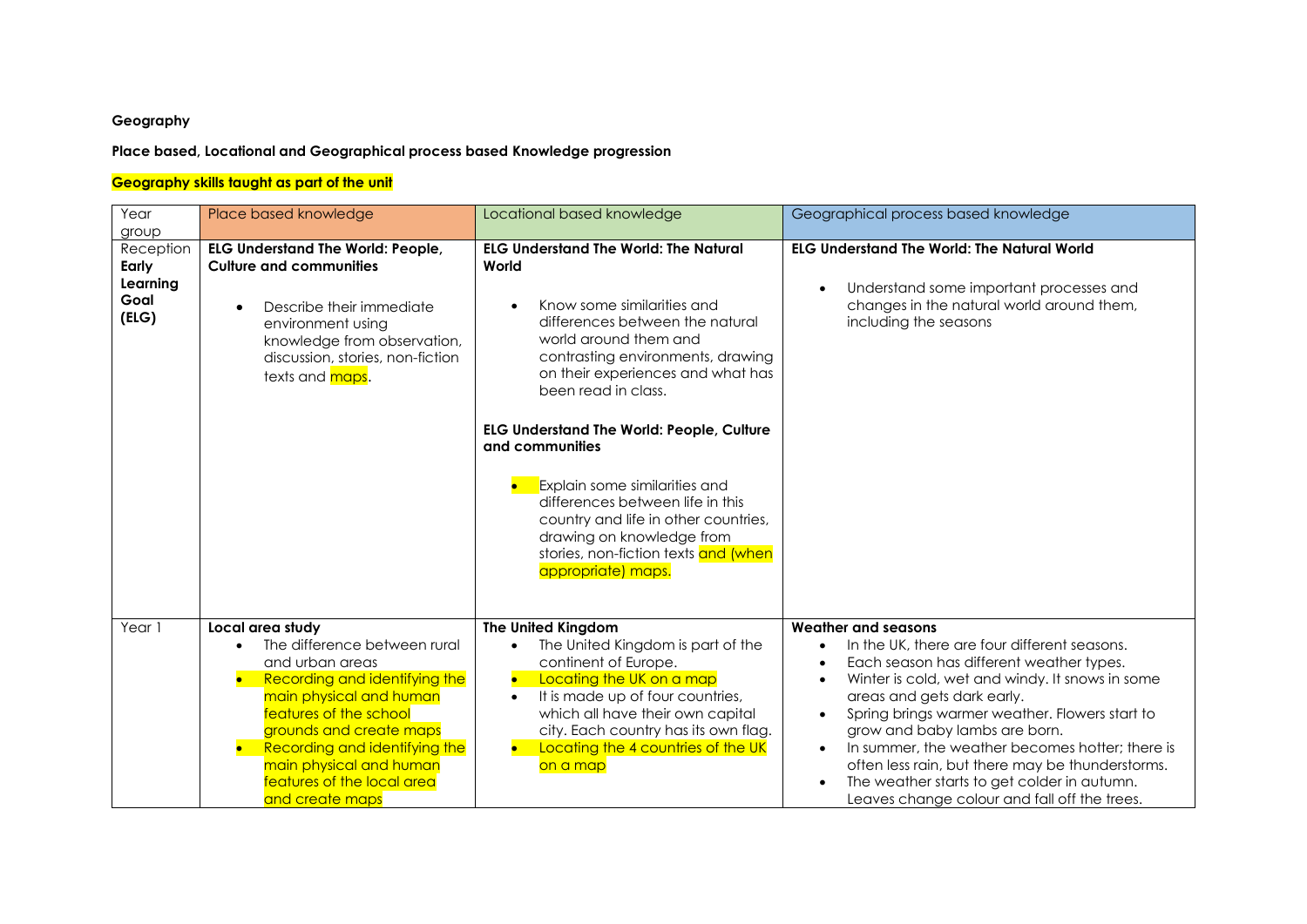|                   | Know some easily<br>$\bullet$<br>recognisable and commonly<br>used ordinance survey map<br>symbols                                                                                                                                                                                                                                                                                                                                                                                                                                                                                                                                                                            | The United Kingdom also has a<br>$\bullet$<br>flag, which is sometimes called the<br>Union Jack.<br>The United Kingdom is an island: it<br>is surrounded by water.<br>The UK has human and physical<br>$\bullet$<br>features.<br>Human features are made by<br>people and physical features are<br>made by nature.                                                                                                                                                                                                                                               | Recording the weather as observational data<br>Communicating about change in the weather<br>$\bullet$<br>and seasons<br>Comparing and contrasting the seasons<br>$\bullet$                                                                                                                                                                                                                                                                                                                                                                                                                                                                                                                                                                                                                                                                        |
|-------------------|-------------------------------------------------------------------------------------------------------------------------------------------------------------------------------------------------------------------------------------------------------------------------------------------------------------------------------------------------------------------------------------------------------------------------------------------------------------------------------------------------------------------------------------------------------------------------------------------------------------------------------------------------------------------------------|------------------------------------------------------------------------------------------------------------------------------------------------------------------------------------------------------------------------------------------------------------------------------------------------------------------------------------------------------------------------------------------------------------------------------------------------------------------------------------------------------------------------------------------------------------------|---------------------------------------------------------------------------------------------------------------------------------------------------------------------------------------------------------------------------------------------------------------------------------------------------------------------------------------------------------------------------------------------------------------------------------------------------------------------------------------------------------------------------------------------------------------------------------------------------------------------------------------------------------------------------------------------------------------------------------------------------------------------------------------------------------------------------------------------------|
| Year <sub>2</sub> | Zambia<br><b>Explore Zambia's physical</b><br>and human features and<br>locate it on maps<br>Locate the village of<br>$\bullet$<br>Mugurameno and share<br>what I would like to learn<br>about it.<br>Compare how the people of<br>Mugurameno use the River<br>Zambezi with the ways in<br>which we use rivers near us.<br>Find out about food in<br>$\bullet$<br>Mugurameno and how it is<br>prepared.<br>Explain how the people of<br>Mugurameno protect<br>themselves and their homes<br>from wild animals - and how<br>they make use of animals in<br>their everyday lives<br>Use photographs and<br>$\bullet$<br>information texts to help<br>imagine what daily life in | <b>Continents and Oceans</b><br>The world is made up of many<br>$\bullet$<br>countries.<br>Locate the countries of the world<br>on a map<br>The countries can be grouped into<br>$\bullet$<br>continents.<br>Locate the continents on a map<br>The large amounts of water<br>between each continent are<br>called oceans.<br>Locate the oceans of the world on<br>a map<br>Some of the continents are joined<br>by land.<br>Others are separated by oceans.<br>$\bullet$<br>Human features are made by<br>people.<br>Physical features are created by<br>nature. | <b>Hot and Cold Places</b><br>Rainforests are often close to the Equator. They<br>$\bullet$<br>are hot, with lots of rain!<br>Locate the equator on a world map<br>Hot deserts are quite near to the Equator. They<br>$\bullet$<br>are very dry.<br>The North and South Poles are the coldest places<br>$\bullet$<br>on the planet. Antarctica is very cold, with snow<br>and ice covering much of the area.<br>Locate the different hot and cold places studied<br>on a world map<br>How hot or cold a place is affects what plants or<br>$\bullet$<br>animals can live there.<br>Compare and contrast the features of hot and<br>cold places<br>People need to wear and use different things for<br>$\bullet$<br>hot places from those for cold ones.<br>Draw conclusions about how humans adapt to<br>$\bullet$<br>live in hot and cold places |
| Year <sub>3</sub> | Mugurameno might be like<br><b>North America</b>                                                                                                                                                                                                                                                                                                                                                                                                                                                                                                                                                                                                                              | <b>Rio and South-East Brazil</b>                                                                                                                                                                                                                                                                                                                                                                                                                                                                                                                                 | <b>Climate Zones</b>                                                                                                                                                                                                                                                                                                                                                                                                                                                                                                                                                                                                                                                                                                                                                                                                                              |
|                   | Locate North America on a<br>world map and explore the<br>landscape                                                                                                                                                                                                                                                                                                                                                                                                                                                                                                                                                                                                           | South America's biggest country is<br>$\bullet$<br>Brazil.<br>Here you'll find the Amazon<br>Rainforest, home to a huge                                                                                                                                                                                                                                                                                                                                                                                                                                          | Climate is the average daily and seasonal<br>$\bullet$<br>weather patterns over a long period of time.                                                                                                                                                                                                                                                                                                                                                                                                                                                                                                                                                                                                                                                                                                                                            |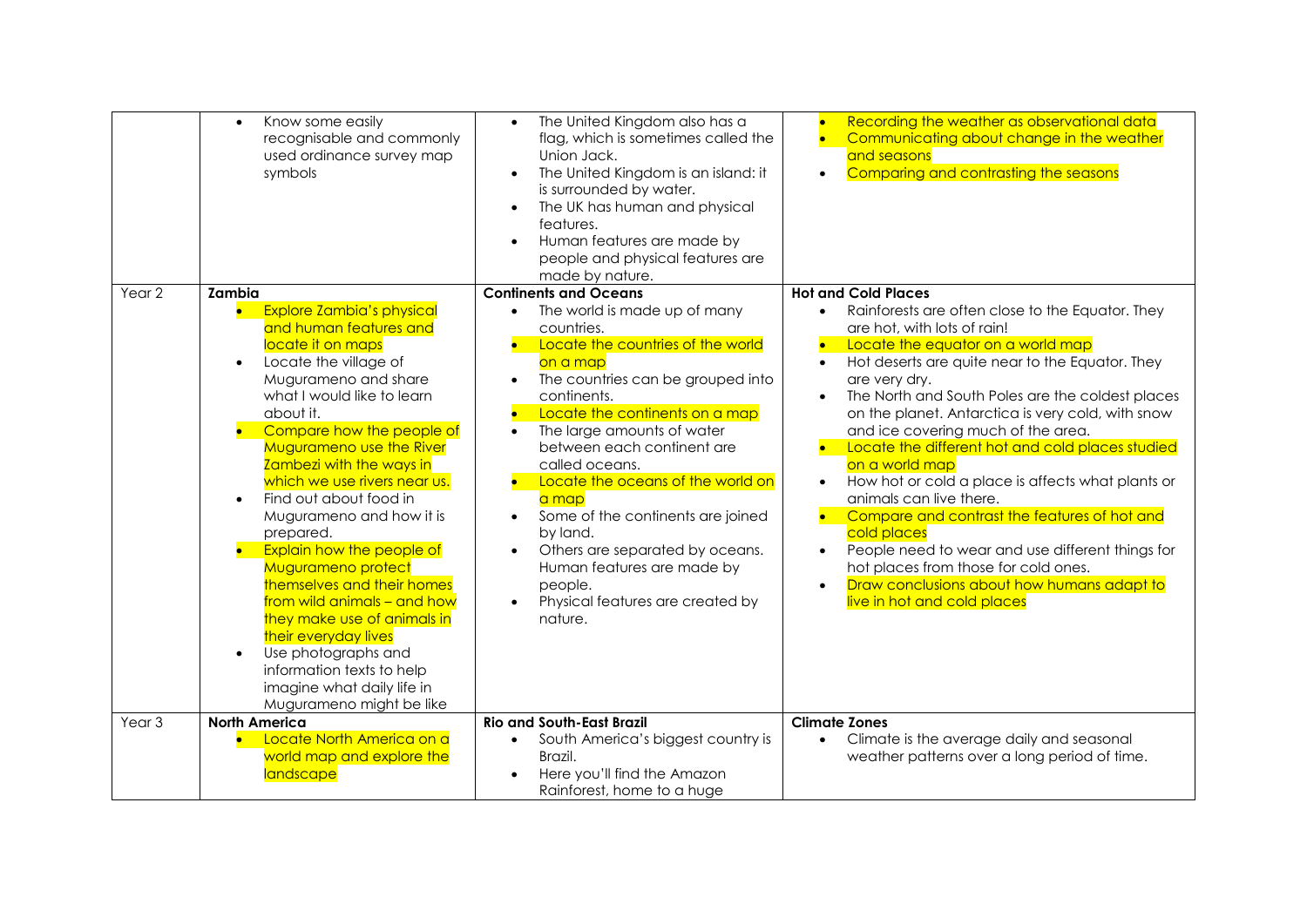|        | <b>Identify countries within North</b><br>$\bullet$<br>America and states within the<br><b>USA</b><br>Explore the physical<br>$\bullet$<br>geography of the Rockies<br>Describe the physical<br>geography of Mount St<br><b>Helens and the impact it has</b><br>had on the surrounding area<br>Compare the landscapes of<br>$\bullet$<br>different US states.<br>Compare New York State,<br>$\bullet$<br>New York City and where I<br>live.                                                                         | number of animals, plants and<br>insects.<br>Brazil is the world's seventh largest<br>$\bullet$<br>economy.<br>It is rich in natural resources such<br>as Iron ore.<br>They are also one of the largest<br>exporters of coffee, beef, sugar<br>and orange juice.<br>In the summer of 2016 Brazil hosted<br>the Olympic Games.                                                                                                                                                                                                                                      | The Equator is an invisible line that runs around the<br>$\bullet$<br>centre of the Earth. The closer you live to the<br>Equator the hotter it is.<br>As the Earth is tilted on an axis, the Northern and<br>Southern Hemispheres experience different types<br>of weather at the same time of the year.                                                                                                                                                                                                                                                                                                                                                                                                                                                                                                                                                                       |
|--------|---------------------------------------------------------------------------------------------------------------------------------------------------------------------------------------------------------------------------------------------------------------------------------------------------------------------------------------------------------------------------------------------------------------------------------------------------------------------------------------------------------------------|--------------------------------------------------------------------------------------------------------------------------------------------------------------------------------------------------------------------------------------------------------------------------------------------------------------------------------------------------------------------------------------------------------------------------------------------------------------------------------------------------------------------------------------------------------------------|--------------------------------------------------------------------------------------------------------------------------------------------------------------------------------------------------------------------------------------------------------------------------------------------------------------------------------------------------------------------------------------------------------------------------------------------------------------------------------------------------------------------------------------------------------------------------------------------------------------------------------------------------------------------------------------------------------------------------------------------------------------------------------------------------------------------------------------------------------------------------------|
| Year 4 | <b>Rainforests</b><br>Tropical rainforests are found<br>$\bullet$<br>north and south of the<br>Equator between the Tropics<br>of Cancer and Capricorn.<br>Rainforests are home to over<br>$\bullet$<br>half the species of plants and<br>animals in the world and are<br>a fantastic source of foods<br>and medicines.<br>A rainforest has many layers<br>$\bullet$<br>of vegetation (plants)<br>growing within it. All of these<br>plants grow to different<br>heights and create layers<br>within the rainforest. | South America<br>South America's biggest country is<br>$\bullet$<br>Brazil.<br>The Amazon Rainforest, home to a<br>huge number of animals, plants<br>and insects is in South America.<br>Deforestation is a threat to the<br>Amazon Rainforest.<br>A lot of forest has been destroyed,<br>for example to make space for<br>cattle ranches, from which beef is<br>exported worldwide.<br>Manaus is a city in the heart of the<br>$\bullet$<br>Amazon Rainforest region and sits<br>on the Rio Negro, one of two<br>major rivers that flow into the River<br>Amazon. | <b>Rivers</b><br>The water cycle is the way in which water moves<br>$\bullet$<br>around the Earth. It never stops!<br>Rivers have many uses around the world,<br>including cleaning, cooking, growing crops,<br>transport and creating power.<br>A river has three main stages: upper course,<br>middle course and lower course.<br>Flooding is caused by poor drainage around or<br>close to a river.<br>Source to sea<br>Record and present the physical and humans<br>$\bullet$<br>features of the River Fowey using sketches,<br>photographs and maps<br>Use maps and GPS to locate the source of the<br><b>River Fowey on Bodmin Moor</b><br>Use compasses and 6 figure grid references to<br>locate and plan the route to the source of the<br>river<br>Use compasses and 6 figure grid references to<br>identify features whilst canoeing the River Fowey<br>to the sea |
| Year 5 | European region study                                                                                                                                                                                                                                                                                                                                                                                                                                                                                               |                                                                                                                                                                                                                                                                                                                                                                                                                                                                                                                                                                    | <b>Mountains</b><br>A mountain is a landform that sticks up, high<br>$\bullet$<br>above the surrounding land.                                                                                                                                                                                                                                                                                                                                                                                                                                                                                                                                                                                                                                                                                                                                                                  |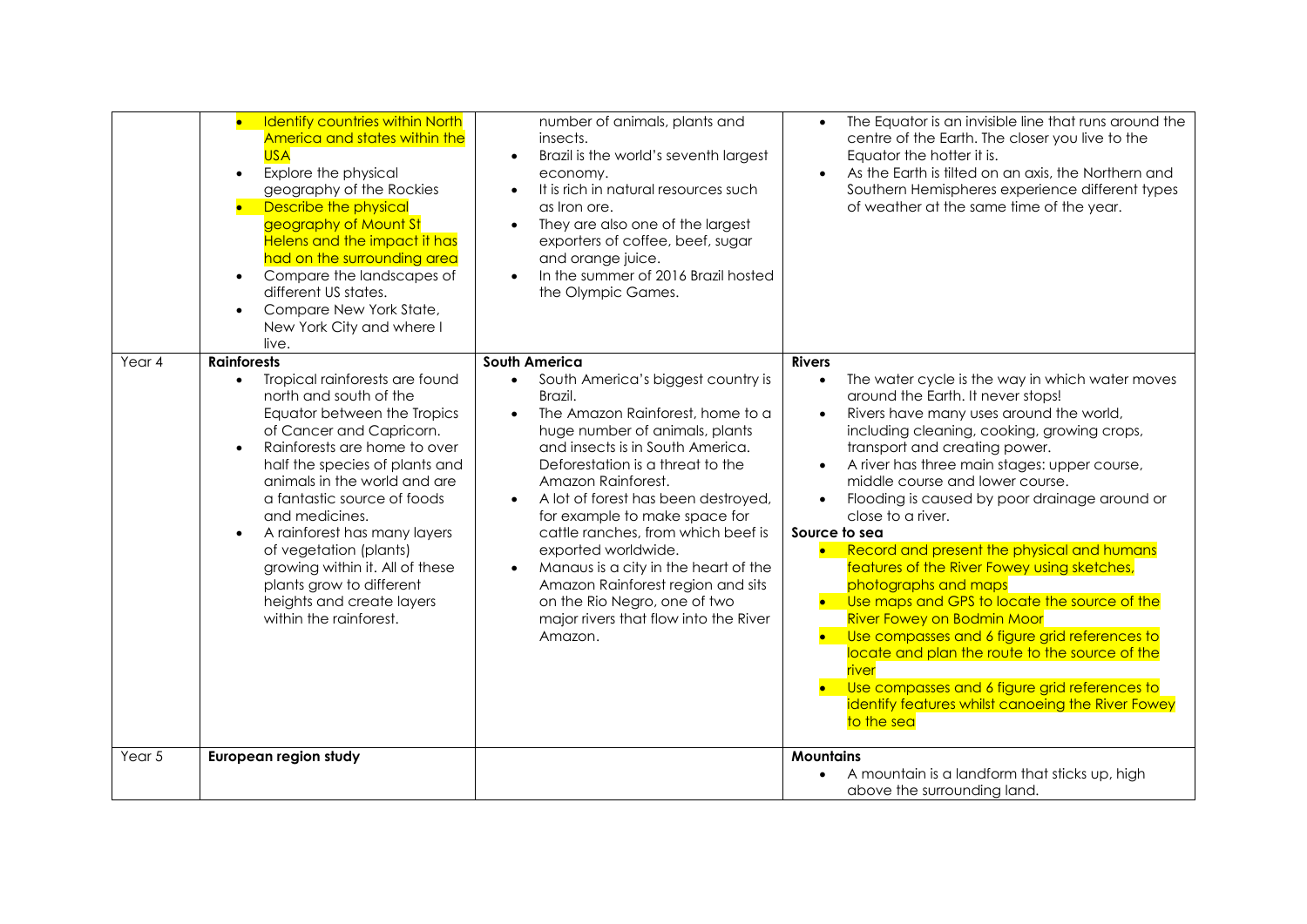|        | Locate Europe on a world<br>$\bullet$<br>map and identify some of its<br>characteristics<br>Locate some of Europe's<br>$\bullet$<br>countries and capitals, and<br>find out more about them.<br>Describe and understand<br>Explore different European<br>cuisine. Suggested activity:<br>Design and/or make a dish at<br>home or at school<br>Use key facts and persuasive<br>techniques to persuade<br>someone to holiday in the<br>Mediterranean.<br>Compare and contrast news<br>$\bullet$<br>stories about the<br>Mediterranean.<br>Compare life in Athens with<br>$\bullet$<br>my life and my local area |                                                                                                                                                           | It is much taller than a hill (600 metres or above, in<br>the UK) and is often found grouped with others in<br>a mountain range.<br>Mountains are formed when two of the earth's<br>plates collide and land is pushed upwards or<br>folded. Mountains have their own climates.<br><b>Earthavakes and Volcanoes</b><br>The Earth is made up of layers. The top layer, the<br>Earth's crust, consists of large slabs of rocks, called<br>plates. The plates move as the hot mantle flows<br>beneath them.<br>The movement of the plates causes earthquakes<br>and leads to volcanoes erupting.<br>Earthquakes are measured on the Richter scale,<br>They can cause devastating damage to<br>buildings, roads and land.<br>When volcanoes erupt they spew out lava. This is<br>a very hot liquid that destroy anything in its path. |
|--------|---------------------------------------------------------------------------------------------------------------------------------------------------------------------------------------------------------------------------------------------------------------------------------------------------------------------------------------------------------------------------------------------------------------------------------------------------------------------------------------------------------------------------------------------------------------------------------------------------------------|-----------------------------------------------------------------------------------------------------------------------------------------------------------|----------------------------------------------------------------------------------------------------------------------------------------------------------------------------------------------------------------------------------------------------------------------------------------------------------------------------------------------------------------------------------------------------------------------------------------------------------------------------------------------------------------------------------------------------------------------------------------------------------------------------------------------------------------------------------------------------------------------------------------------------------------------------------------------------------------------------------|
| Year 6 | <b>United Kingdom</b><br>To locate the region and<br>local area in relation to other<br>places<br>To use an aerial image to                                                                                                                                                                                                                                                                                                                                                                                                                                                                                   | <b>Goss Moor Local area study</b><br>Locate the physical and human<br>features of the moor and the tin<br>workings using maps and aerial<br><i>images</i> |                                                                                                                                                                                                                                                                                                                                                                                                                                                                                                                                                                                                                                                                                                                                                                                                                                  |
|        | describe the key physical<br>and human features of the<br>region and local area To<br>understand local, regional,                                                                                                                                                                                                                                                                                                                                                                                                                                                                                             | Observe, Communicate and<br>present the human and physical<br>features of the moor and explain<br>how they have changed                                   |                                                                                                                                                                                                                                                                                                                                                                                                                                                                                                                                                                                                                                                                                                                                                                                                                                  |
|        | national and international<br>links to the local area<br>to identify the principal<br>features of a region within the                                                                                                                                                                                                                                                                                                                                                                                                                                                                                         | Understand how the physical<br>$\bullet$<br>geography of the area has been<br>changed by humans.<br>Understand the history and<br>$\bullet$               |                                                                                                                                                                                                                                                                                                                                                                                                                                                                                                                                                                                                                                                                                                                                                                                                                                  |
|        | UK using physical and human<br>geography maps<br>• To locate key sites on a<br>regional map                                                                                                                                                                                                                                                                                                                                                                                                                                                                                                                   | decline of the Tin Streaming<br>industry on Goss Moor<br>Understand the dispersal of miners<br>$\bullet$<br>(Cornish Diaspora) following the              |                                                                                                                                                                                                                                                                                                                                                                                                                                                                                                                                                                                                                                                                                                                                                                                                                                  |
|        | To use scale on a map to<br>measure approximate                                                                                                                                                                                                                                                                                                                                                                                                                                                                                                                                                               | decline of the industry and the                                                                                                                           |                                                                                                                                                                                                                                                                                                                                                                                                                                                                                                                                                                                                                                                                                                                                                                                                                                  |